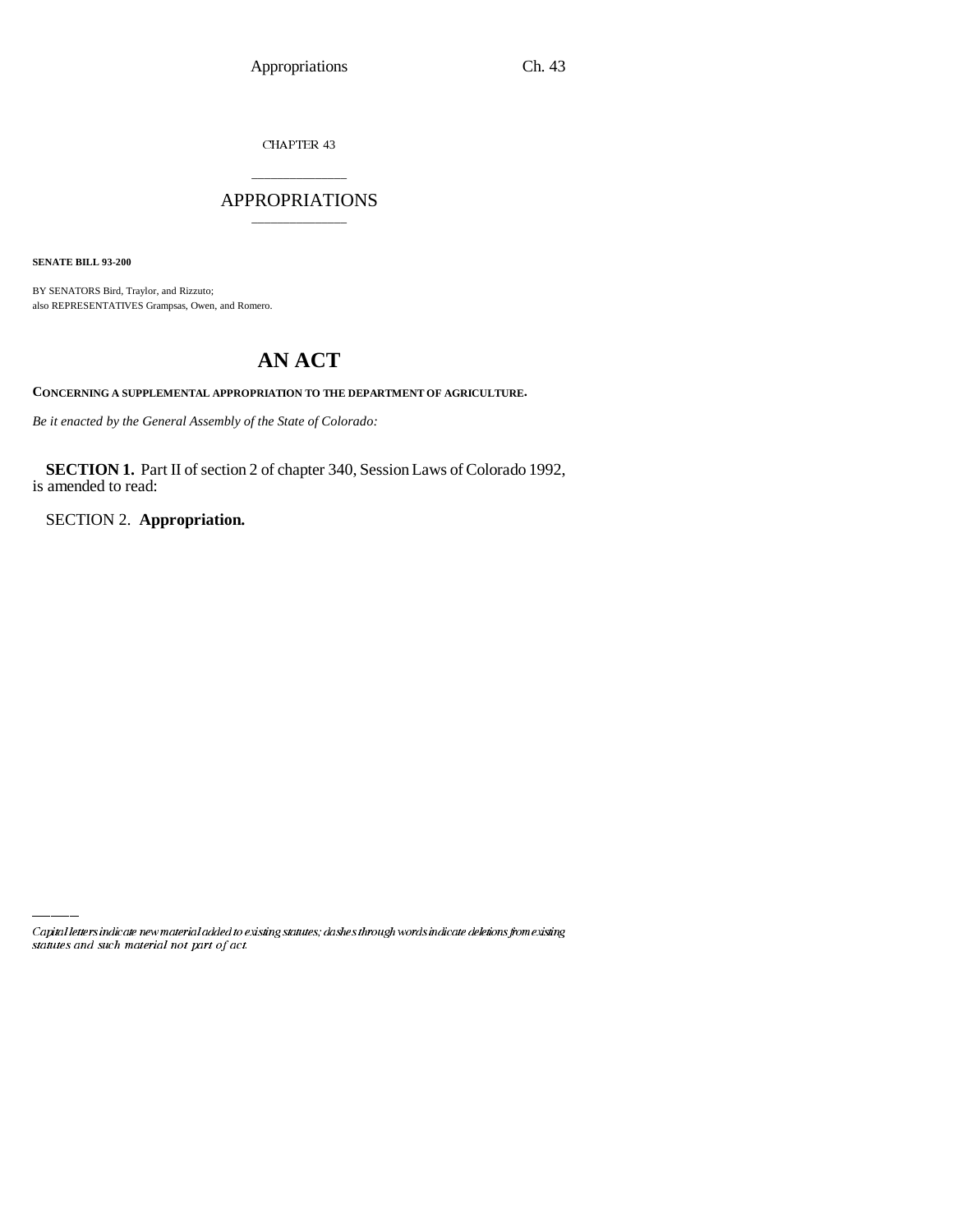|                                                       | <b>APPROPRIATION FROM</b> |                      |                                  |                        |                |
|-------------------------------------------------------|---------------------------|----------------------|----------------------------------|------------------------|----------------|
|                                                       | <b>ITEM &amp;</b>         |                      | <b>GENER</b>                     | <b>CASH</b>            | <b>FEDERA</b>  |
|                                                       | <b>SUBTOT TOTAL</b><br>AL |                      | AL<br><b>FUND</b>                | <b>FUNDS</b>           | <b>L FUNDS</b> |
|                                                       | \$                        | \$                   | \$                               | \$                     | \$             |
|                                                       |                           | <b>PART II</b>       |                                  |                        |                |
|                                                       |                           |                      | <b>DEPARTMENT OF AGRICULTURE</b> |                        |                |
| (1) COMMISSIONER'S OFFICE AND ADMINISTRATIVE SERVICES |                           |                      |                                  |                        |                |
| <b>Personal Services</b>                              | 903,981                   |                      | 563,935                          | 340,046 $(T)^a$        |                |
|                                                       | (20.7)                    |                      |                                  |                        |                |
|                                                       | FTE)                      |                      |                                  |                        |                |
| <b>Employment Security</b>                            |                           |                      |                                  |                        |                |
| Payments <sup>1</sup>                                 | 30,952                    |                      | 14,826                           | 15,792 <sup>b</sup>    | 334            |
| Group Health and Life                                 | 356,739                   |                      | 170,878                          | 182,008 <sup>b</sup>   | 3,853          |
| <b>Short-term Disability</b>                          | 16,816                    |                      | 8,054                            | 8,580 <sup>b</sup>     | 182            |
| <b>Salary Survey</b>                                  | 100,944                   |                      | 28,117                           | 70,146h                | 2,681          |
| <b>Workers' Compensation</b>                          | <del>58,153</del>         |                      | 30,701                           | 26.894 <sup>b</sup>    | 558            |
|                                                       | 89,747                    |                      | 47,381                           | $41,505^{\mathrm{b}}$  | 861            |
| <b>Operating Expenses</b>                             | 293,380                   |                      | 73,880                           | 32,925 $\degree$       | 186,575        |
| <b>Travel Expenses</b>                                | 12,357                    |                      | 12,357                           |                        |                |
| Legal Services<br>Purchase of Services from           | 130,002                   |                      | 41,601                           | 75,401 <sup>b</sup>    | 13,000         |
| Computer Center <sup>2</sup>                          | 1,629                     |                      | 1,629                            |                        |                |
| Payment to Risk Management                            |                           |                      |                                  |                        |                |
| and Property Funds                                    | <del>16,138</del>         |                      | 8,759                            | <del>7.222</del> b     | 157            |
|                                                       | 23,051                    |                      | 12,511                           | 10,316 <sup>b</sup>    | 224            |
| Vehicle Lease Payments                                | <del>118,643</del>        |                      | 85,923                           | $25.520^{\circ}$       | 7,200          |
|                                                       | 130,847                   |                      | 90,264                           | 32,991 b               | 7,592          |
| <b>Leased Space</b>                                   | <del>215.613</del>        |                      | 128,048                          | $87,565$ <sup>d</sup>  |                |
|                                                       | 31,123                    |                      | 381                              | $30,742$ <sup>d</sup>  |                |
| <b>LEASE PURCHASE</b>                                 | 184,490                   |                      | 127,667                          | 56,823 <sup>d</sup>    |                |
| <b>Utilities</b>                                      | 62.286                    |                      | 62,286                           |                        |                |
|                                                       | 80,881                    |                      | 80,881                           |                        |                |
| Agricultural                                          |                           |                      |                                  |                        |                |
| Statistics <sup>5</sup>                               | 87,124                    |                      | 65,000                           | $22,124$ <sup>e</sup>  |                |
| Grants                                                | 120,000                   |                      |                                  |                        | 120,000        |
| Central Filing System                                 | 287,675                   |                      |                                  | $287,675$ <sup>f</sup> |                |
| Central Filing                                        |                           |                      |                                  |                        |                |
| <b>System Travel Expenses</b>                         | 5,000                     |                      |                                  | $5,000$ <sup>f</sup>   |                |
| <b>Indirect Cost</b>                                  |                           |                      |                                  |                        |                |
| Assessment                                            | 14,021                    |                      |                                  |                        | 14,021         |
|                                                       |                           | <del>2,831,453</del> |                                  |                        |                |
|                                                       |                           | 2,900,759            |                                  |                        |                |
|                                                       |                           |                      |                                  |                        |                |

This amount shall be from statewide and departmental indirect cost recoveries.<br>
<sup>h</sup> These amounts shall be from fees collected by cash funded agencies within the Department.<br>
<sup>c</sup> This amount shall be from the Groundwater P Program, and \$61,428 shall be from fees collected by cash funded agencies within the Department. e This amount shall be from cash raised. f These amounts shall be from the Central Filing System Fund.

| (2) AGRICULTURAL SERVICES DIVISION |           |           |                        |           |
|------------------------------------|-----------|-----------|------------------------|-----------|
| <b>PersonalServices</b>            | 6,254,188 | 3,835,191 | 2,298,138 <sup>a</sup> | 120,859   |
|                                    | 6,361,232 | 3,892,235 | 2.348.138 <sup>a</sup> |           |
|                                    |           | 64.3      | (65.2                  | (1.0 FTE) |
|                                    |           | FTE       | FTE)                   |           |
|                                    |           | (85.3)    |                        |           |
|                                    |           | FTE)      |                        |           |
| <b>Operating Expenses</b>          | 633,902   | 314,185   | $318,606$ <sup>a</sup> | 1.111     |
| <b>Travel Expenses</b>             | 286,843   | 70.173    | $205,402$ <sup>a</sup> | 11,268    |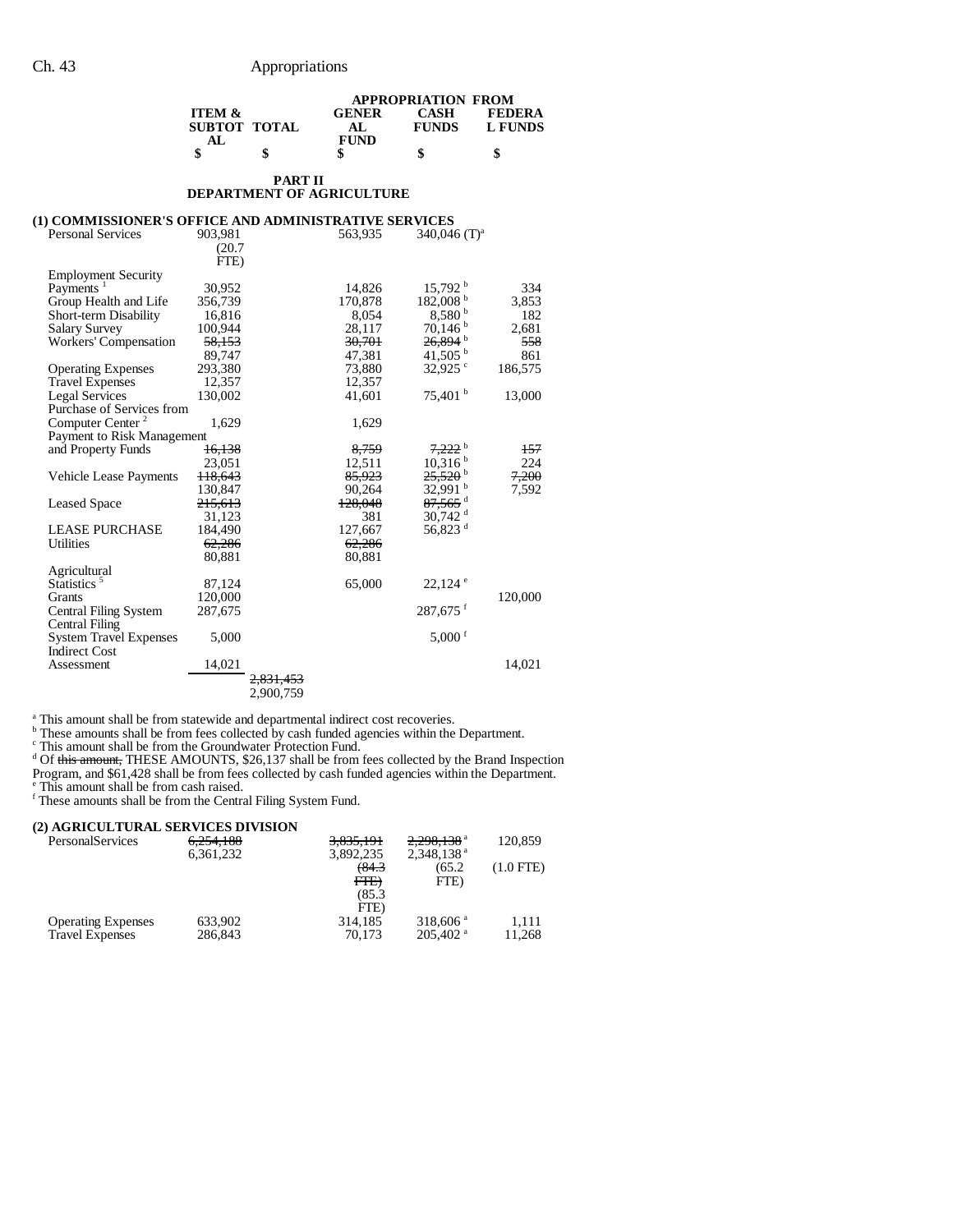|                                                 |                          |                        | <b>APPROPRIATION FROM</b>         |                             |                                 |  |
|-------------------------------------------------|--------------------------|------------------------|-----------------------------------|-----------------------------|---------------------------------|--|
|                                                 | <b>ITEM &amp;</b><br>AL. | SUBTOT TOTAL           | <b>GENER</b><br>AL<br><b>FUND</b> | <b>CASH</b><br><b>FUNDS</b> | <b>FEDERA</b><br><b>L FUNDS</b> |  |
|                                                 | \$                       | \$                     | \$                                | \$                          |                                 |  |
| Diseased Livestock Fund<br><b>Indirect Cost</b> | 63.568                   |                        |                                   | $63,568^{\mathrm{b}}$       |                                 |  |
| Assessment                                      | 213,909                  |                        |                                   | 198.248 <sup>a</sup>        | 15,661                          |  |
|                                                 |                          | 7,452,410<br>7,559,454 |                                   |                             |                                 |  |

<sup>a</sup> These amounts shall be from fees collected for services provided.<br><sup>b</sup> This amount shall be available pursuant to Section 35-50-140.5(2), C.R.S.

#### **(3) AGRICULTURAL MARKETS DIVISION**

| <b>Personal Services</b>      | 442,006 |         |                      |
|-------------------------------|---------|---------|----------------------|
|                               | (11.1   |         |                      |
|                               | FTE)    |         |                      |
| <b>Operating Expenses</b>     | 108,934 |         |                      |
| <b>Travel Expenses</b>        | 10,115  |         |                      |
| <b>Aquaculture Travel</b>     |         |         |                      |
| Expenses                      | 4.776   |         |                      |
| Economic Development          |         |         |                      |
| Grants                        | 23.569  |         |                      |
| Economic Development          |         |         |                      |
| <b>Grants Travel Expenses</b> | 46,431  |         |                      |
|                               |         | 635,831 | 635,831 <sup>a</sup> |
|                               |         |         |                      |

<sup>a</sup> Of this amount, \$64,744 shall be from fees for services and cash raised for economic development programs, \$501,087(T) shall be from the Department of Local Affairs, Economic Development Programs, and \$70,000(T) shall be from any competitive grants that may be received from the Department of Local Affairs, Economic Development Commission.

## **(4) BRAND BOARD**

| <b>Brand Inspection</b>    | 2,288,808 |                          |
|----------------------------|-----------|--------------------------|
|                            | (64.7     |                          |
|                            | FTE)      |                          |
| <b>Travel Expenses</b>     | 20.410    |                          |
| <b>Brand Book Printing</b> | 22,990    |                          |
| <b>Indirect Cost</b>       |           |                          |
| Assessment                 | 79,950    |                          |
|                            | 2,412,158 | $2,412,158$ <sup>a</sup> |

a This amount shall be from fees for services.

## **(5) SPECIAL PURPOSE**

| $\epsilon$ , of events for $\epsilon$ |           |           |                        |
|---------------------------------------|-----------|-----------|------------------------|
| Beef Council                          | 2,040,000 |           |                        |
| Sheep and Wool Board                  | 100,400   |           |                        |
| <b>Indirect Cost</b>                  |           |           |                        |
| Assessment                            | 32.166    |           |                        |
|                                       |           | 2.172.566 | $2.172.566^{\text{a}}$ |
|                                       |           |           |                        |

a This amount shall be from fees for services.

| <b>TOTALS PART II</b><br>(AGRICULTURE) | <del>\$15,504,41</del> | <del>\$5,515,54</del> | <del>\$9,491,41</del> <sup>a</sup> | \$497,460 |
|----------------------------------------|------------------------|-----------------------|------------------------------------|-----------|
|                                        | \$15,680,76            | \$5,615.95            | $$9.566.59^{\circ}$                | \$498,222 |

a Of this amount, \$911,133 contains a (T) notation.